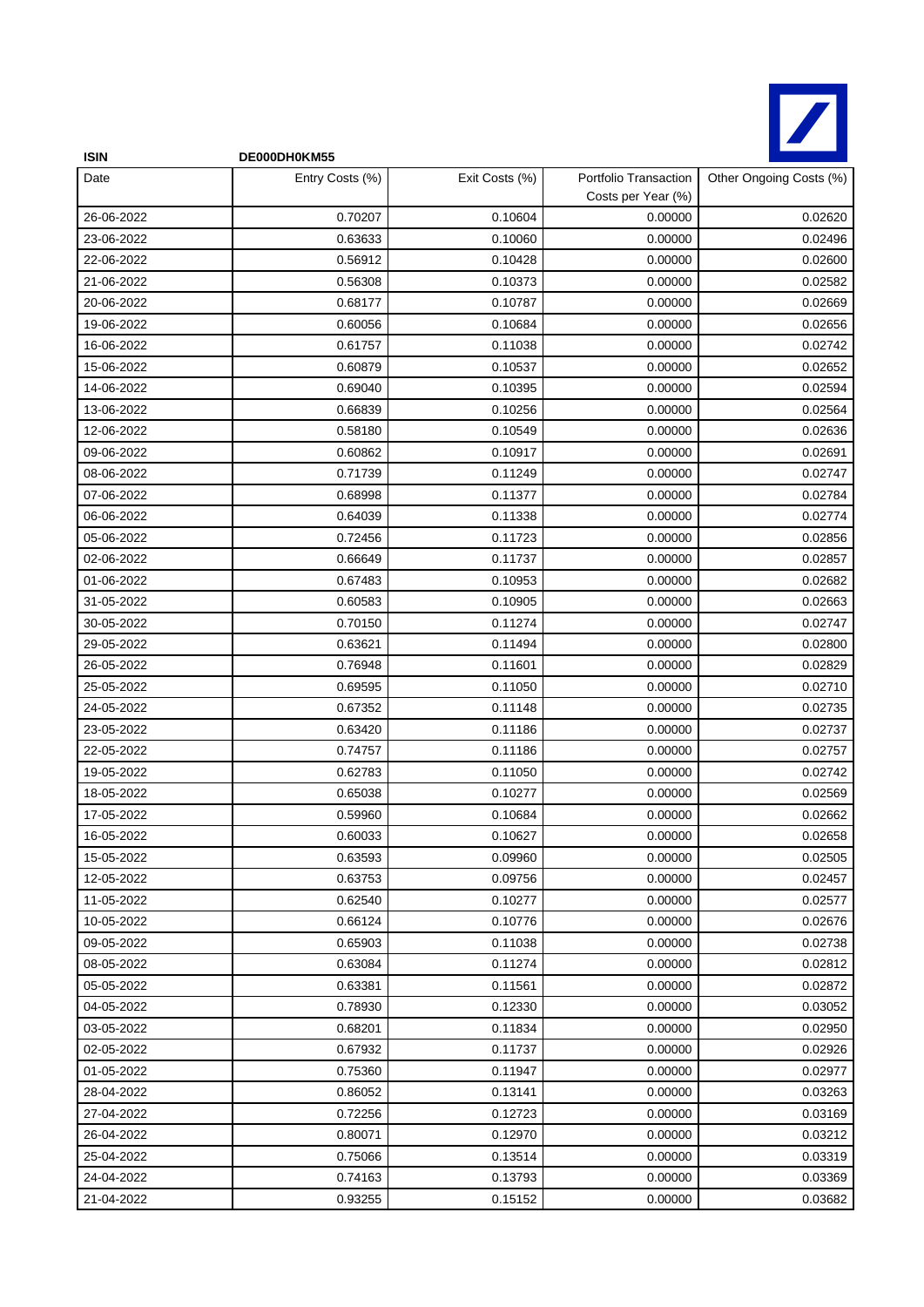| 20-04-2022 | 1.01609 | 0.16807 | 0.00000 | 0.04040 |
|------------|---------|---------|---------|---------|
| 19-04-2022 | 0.89035 | 0.16474 | 0.00000 | 0.03993 |
| 18-04-2022 | 1.21601 | 0.18975 | 0.00000 | 0.04615 |
| 13-04-2022 | 1.08226 | 0.18622 | 0.00000 | 0.04483 |
| 12-04-2022 | 1.07138 | 0.18051 | 0.00000 | 0.04378 |
| 11-04-2022 | 0.93221 | 0.16835 | 0.00000 | 0.04071 |
| 10-04-2022 | 0.94688 | 0.16234 | 0.00000 | 0.03907 |
| 07-04-2022 | 0.89234 | 0.15748 | 0.00000 | 0.03806 |
| 06-04-2022 | 0.93024 | 0.14970 | 0.00000 | 0.03614 |
| 05-04-2022 | 0.82869 | 0.14925 | 0.00000 | 0.03598 |
| 04-04-2022 | 0.90671 | 0.15848 | 0.00000 | 0.03793 |
| 03-04-2022 | 0.93830 | 0.16287 | 0.00000 | 0.03879 |
| 31-03-2022 | 0.96630 | 0.16051 | 0.00000 | 0.03813 |
| 30-03-2022 | 0.90029 | 0.16447 | 0.00000 | 0.03884 |
| 29-03-2022 | 0.91749 | 0.16393 | 0.00000 | 0.03873 |
| 28-03-2022 | 1.00015 | 0.16234 | 0.00000 | 0.03881 |
| 27-03-2022 | 1.02009 | 0.16863 | 0.00000 | 0.04034 |
| 25-03-2022 | 1.00511 | 0.18182 | 0.00000 | 0.04344 |
| 24-03-2022 | 1.06634 | 0.16807 | 0.00000 | 0.04021 |
| 23-03-2022 | 0.95443 | 0.16694 | 0.00000 | 0.03986 |
| 22-03-2022 | 1.06584 | 0.16779 | 0.00000 | 0.04012 |
| 21-03-2022 | 0.96972 | 0.16892 | 0.00000 | 0.04015 |
| 18-03-2022 | 1.08499 | 0.17331 | 0.00000 | 0.04120 |
| 17-03-2022 | 1.09084 | 0.17422 | 0.00000 | 0.04150 |
| 16-03-2022 | 0.90726 | 0.16051 | 0.00000 | 0.03846 |
| 15-03-2022 | 0.87762 | 0.16077 | 0.00000 | 0.03846 |
| 14-03-2022 | 1.05462 | 0.17825 | 0.00000 | 0.04279 |
| 11-03-2022 | 1.03665 | 0.18904 | 0.00000 | 0.04532 |
| 10-03-2022 | 1.04193 | 0.17730 | 0.00000 | 0.04227 |
| 09-03-2022 | 1.25216 | 0.20080 | 0.00000 | 0.04832 |
| 08-03-2022 | 1.21958 | 0.19685 | 0.00000 | 0.04767 |
| 07-03-2022 | 1.09412 | 0.18975 | 0.00000 | 0.04602 |
| 04-03-2022 | 0.99717 | 0.17065 | 0.00000 | 0.04079 |
| 03-03-2022 | 1.03523 | 0.17331 | 0.00000 | 0.04119 |
| 02-03-2022 | 0.98424 | 0.16920 | 0.00000 | 0.04028 |
| 01-03-2022 | 0.89701 | 0.15723 | 0.00000 | 0.03689 |
| 28-02-2022 | 0.85646 | 0.15267 | 0.00000 | 0.03599 |
| 25-02-2022 | 0.85358 | 0.15015 | 0.00000 | 0.03537 |
| 24-02-2022 | 1.15913 | 0.17094 | 0.00000 | 0.04006 |
| 23-02-2022 | 0.85752 | 0.15060 | 0.00000 | 0.03497 |
| 22-02-2022 | 0.96608 | 0.14903 | 0.00000 | 0.03466 |
| 21-02-2022 | 0.79959 | 0.14472 | 0.00000 | 0.03357 |
| 18-02-2022 | 0.82348 | 0.14706 | 0.00000 | 0.03410 |
| 17-02-2022 | 0.81421 | 0.14388 | 0.00000 | 0.03341 |
| 16-02-2022 | 0.78161 | 0.13889 | 0.00000 | 0.03218 |
| 15-02-2022 | 0.85594 | 0.13774 | 0.00000 | 0.03202 |
| 14-02-2022 | 0.89093 | 0.14225 | 0.00000 | 0.03314 |
| 11-02-2022 | 0.71027 | 0.13123 | 0.00000 | 0.03041 |
| 10-02-2022 | 0.84902 | 0.13605 | 0.00000 | 0.03137 |
| 09-02-2022 | 0.74424 | 0.13405 | 0.00000 | 0.03096 |
| 08-02-2022 | 0.81992 | 0.12887 | 0.00000 | 0.02981 |
| 07-02-2022 | 0.71371 | 0.12690 | 0.00000 | 0.02931 |
| 04-02-2022 | 0.69332 | 0.12438 | 0.00000 | 0.02865 |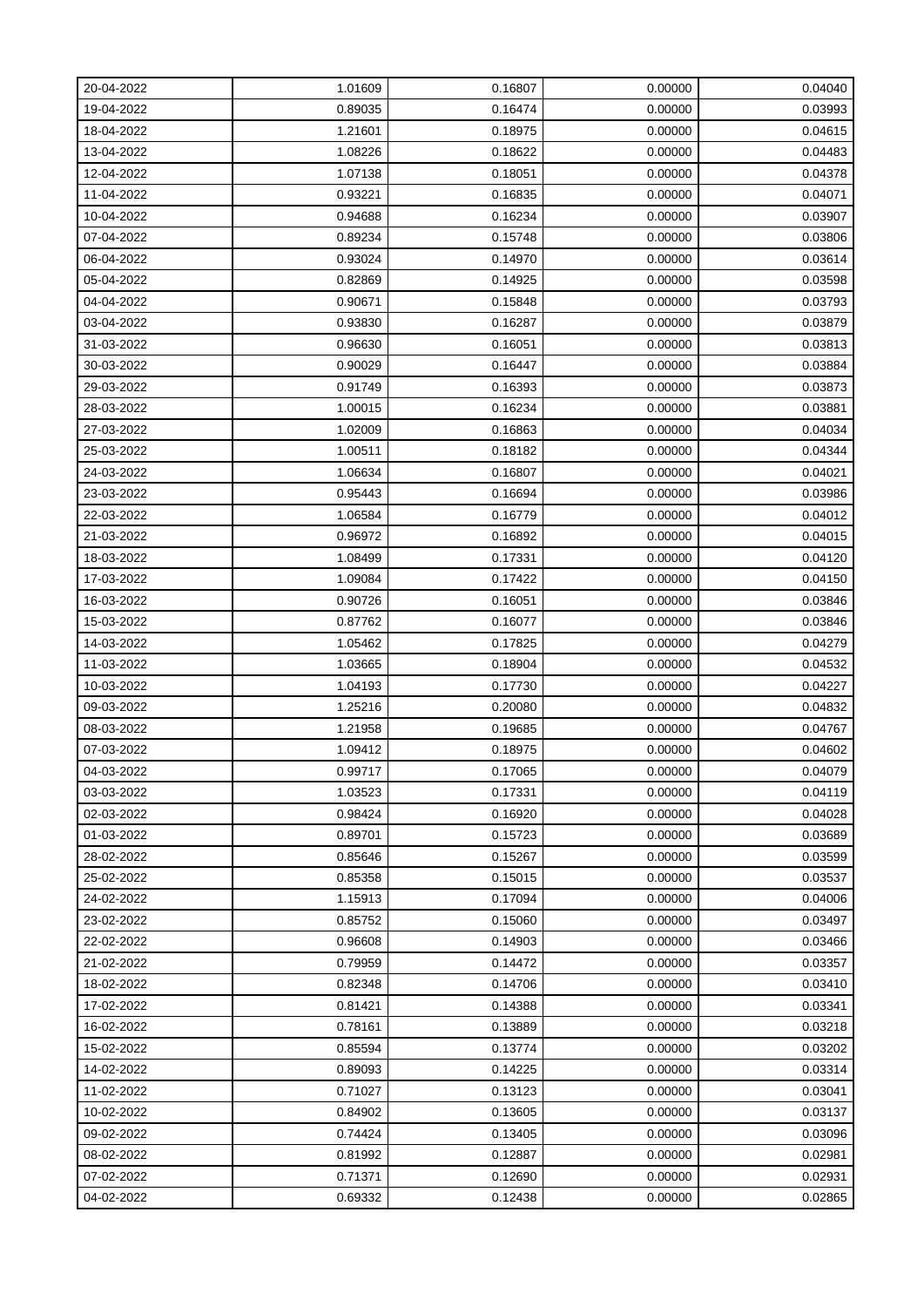| 03-02-2022 | 0.67390 | 0.12270 | 0.00000 | 0.02867 |
|------------|---------|---------|---------|---------|
| 02-02-2022 | 0.78209 | 0.12531 | 0.00000 | 0.02930 |
| 01-02-2022 | 0.82112 | 0.12438 | 0.00000 | 0.02915 |
| 31-01-2022 | 0.79513 | 0.12195 | 0.00000 | 0.02880 |
| 28-01-2022 | 0.67601 | 0.12330 | 0.00000 | 0.02926 |
| 27-01-2022 | 0.70824 | 0.13245 | 0.00000 | 0.03124 |
| 26-01-2022 | 0.82037 | 0.14388 | 0.00000 | 0.03367 |
| 25-01-2022 | 0.74541 | 0.14045 | 0.00000 | 0.03283 |
| 24-01-2022 | 0.83938 | 0.15083 | 0.00000 | 0.03518 |
| 21-01-2022 | 0.93568 | 0.15221 | 0.00000 | 0.03547 |
| 20-01-2022 | 0.94495 | 0.14837 | 0.00000 | 0.03454 |
| 19-01-2022 | 0.80153 | 0.14065 | 0.00000 | 0.03275 |
| 18-01-2022 | 0.71438 | 0.12903 | 0.00000 | 0.02993 |
| 17-01-2022 | 0.74385 | 0.13175 | 0.00000 | 0.03047 |
| 14-01-2022 | 0.86966 | 0.13280 | 0.00000 | 0.03062 |
| 13-01-2022 | 0.74841 | 0.13210 | 0.00000 | 0.03044 |
| 12-01-2022 | 0.68696 | 0.12453 | 0.00000 | 0.02895 |
| 11-01-2022 | 0.70235 | 0.12392 | 0.00000 | 0.02886 |
| 10-01-2022 | 0.67812 | 0.12107 | 0.00000 | 0.02823 |
| 07-01-2022 | 0.67411 | 0.11765 | 0.00000 | 0.02750 |
| 06-01-2022 | 0.68350 | 0.11737 | 0.00000 | 0.02747 |
| 05-01-2022 | 0.80751 | 0.12755 | 0.00000 | 0.02986 |
| 04-01-2022 | 0.70218 | 0.12579 | 0.00000 | 0.02945 |
| 03-01-2022 | 0.74270 | 0.13193 | 0.00000 | 0.03074 |
| 31-12-2021 | 0.77446 | 0.12658 | 0.00000 | 0.02959 |
| 30-12-2021 | 0.69767 | 0.12422 | 0.00000 | 0.02909 |
| 29-12-2021 | 0.83170 | 0.12987 | 0.00000 | 0.03047 |
| 28-12-2021 | 0.71502 | 0.12920 | 0.00000 | 0.03019 |
| 27-12-2021 | 0.75529 | 0.12361 | 0.00000 | 0.02894 |
| 23-12-2021 | 0.81315 | 0.12579 | 0.00000 | 0.02942 |
| 22-12-2021 | 0.69296 | 0.12121 | 0.00000 | 0.02846 |
| 21-12-2021 | 0.81649 | 0.12195 | 0.00000 | 0.02858 |
| 20-12-2021 | 0.68932 | 0.11891 | 0.00000 | 0.02796 |
| 17-12-2021 | 0.69811 | 0.12270 | 0.00000 | 0.02868 |
| 16-12-2021 | 0.75350 | 0.11669 | 0.00000 | 0.02732 |
| 15-12-2021 | 0.70255 | 0.11287 | 0.00000 | 0.02652 |
| 14-12-2021 | 0.64660 | 0.11737 | 0.00000 | 0.02755 |
| 13-12-2021 | 0.72946 | 0.11682 | 0.00000 | 0.02747 |
| 10-12-2021 | 0.63312 | 0.11312 | 0.00000 | 0.02657 |
| 09-12-2021 | 0.65791 | 0.11862 | 0.00000 | 0.02778 |
| 08-12-2021 | 0.67975 | 0.12048 | 0.00000 | 0.02830 |
| 07-12-2021 | 0.75994 | 0.11848 | 0.00000 | 0.02789 |
| 06-12-2021 | 0.75069 | 0.11905 | 0.00000 | 0.02795 |
| 03-12-2021 | 0.64148 | 0.11779 | 0.00000 | 0.02766 |
| 02-12-2021 | 0.66484 | 0.11891 | 0.00000 | 0.02787 |
| 01-12-2021 | 0.79932 | 0.12422 | 0.00000 | 0.02910 |
| 30-11-2021 | 0.69444 | 0.12547 | 0.00000 | 0.02930 |
| 29-11-2021 | 0.87589 | 0.13228 | 0.00000 | 0.03109 |
| 26-11-2021 | 0.81092 | 0.13316 | 0.00000 | 0.03135 |
| 25-11-2021 | 0.75960 | 0.13532 | 0.00000 | 0.03200 |
| 24-11-2021 | 0.79010 | 0.13550 | 0.00000 | 0.03201 |
| 23-11-2021 | 0.89753 | 0.14184 | 0.00000 | 0.03342 |
| 22-11-2021 | 1.06836 | 0.15949 | 0.00000 | 0.03753 |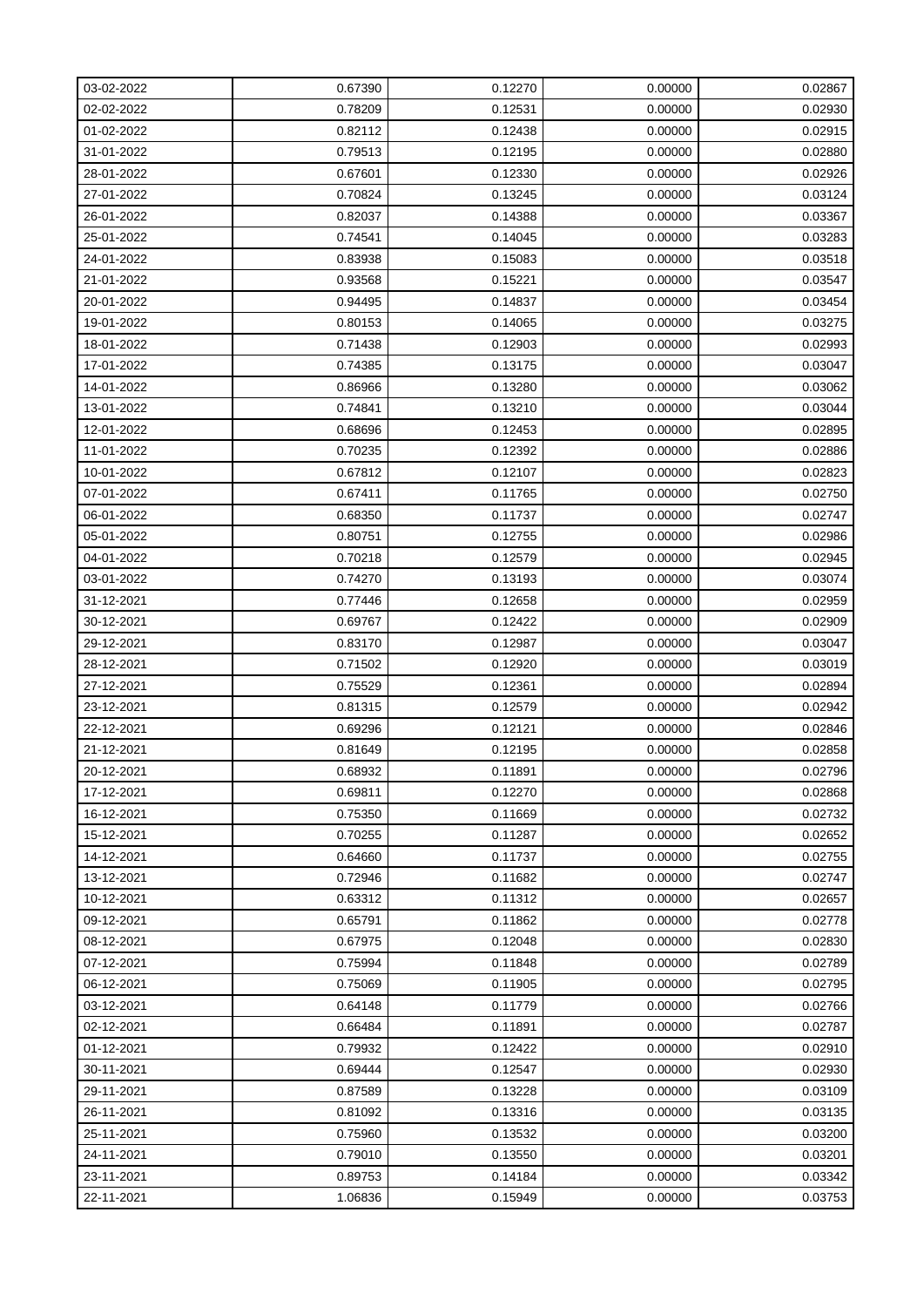| 19-11-2021 | 0.91129 | 0.15773 | 0.00000 | 0.03699 |
|------------|---------|---------|---------|---------|
| 18-11-2021 | 1.04397 | 0.16584 | 0.00000 | 0.03886 |
| 17-11-2021 | 0.95329 | 0.16584 | 0.00000 | 0.03892 |
| 16-11-2021 | 1.10680 | 0.16863 | 0.00000 | 0.03941 |
| 15-11-2021 | 1.06072 | 0.16949 | 0.00000 | 0.03933 |
| 12-11-2021 | 0.86276 | 0.16260 | 0.00000 | 0.03775 |
| 11-11-2021 | 1.06050 | 0.16393 | 0.00000 | 0.03799 |
| 10-11-2021 | 0.95403 | 0.15083 | 0.00000 | 0.03462 |
| 09-11-2021 | 0.84063 | 0.15244 | 0.00000 | 0.03494 |
| 08-11-2021 | 0.82067 | 0.14815 | 0.00000 | 0.03403 |
| 05-11-2021 | 0.79159 | 0.14225 | 0.00000 | 0.03275 |
| 04-11-2021 | 0.78717 | 0.13870 | 0.00000 | 0.03191 |
| 03-11-2021 | 0.89509 | 0.13812 | 0.00000 | 0.03169 |
| 02-11-2021 | 0.78883 | 0.14451 | 0.00000 | 0.03313 |
| 01-11-2021 | 0.90511 | 0.14164 | 0.00000 | 0.03255 |
| 28-10-2021 | 0.77689 | 0.14472 | 0.00000 | 0.03300 |
| 27-10-2021 | 0.95036 | 0.14684 | 0.00000 | 0.03369 |
| 26-10-2021 | 0.86155 | 0.14430 | 0.00000 | 0.03307 |
| 25-10-2021 | 0.80766 | 0.15129 | 0.00000 | 0.03466 |
| 24-10-2021 | 0.88399 | 0.15576 | 0.00000 | 0.03555 |
| 21-10-2021 | 0.86122 | 0.15198 | 0.00000 | 0.03473 |
| 20-10-2021 | 0.82567 | 0.14881 | 0.00000 | 0.03403 |
| 19-10-2021 | 0.93326 | 0.14327 | 0.00000 | 0.03279 |
| 18-10-2021 | 0.85512 | 0.14045 | 0.00000 | 0.03207 |
| 17-10-2021 | 0.86431 | 0.13459 | 0.00000 | 0.03089 |
| 14-10-2021 | 0.85318 | 0.13477 | 0.00000 | 0.03089 |
| 13-10-2021 | 0.86919 | 0.13175 | 0.00000 | 0.03020 |
| 12-10-2021 | 0.83741 | 0.12547 | 0.00000 | 0.02891 |
| 11-10-2021 | 0.72634 | 0.12225 | 0.00000 | 0.02816 |
| 10-10-2021 | 0.68024 | 0.12300 | 0.00000 | 0.02830 |
| 07-10-2021 | 0.73520 | 0.12107 | 0.00000 | 0.02794 |
| 06-10-2021 | 0.69308 | 0.12422 | 0.00000 | 0.02861 |
| 05-10-2021 | 0.71163 | 0.11962 | 0.00000 | 0.02758 |
| 04-10-2021 | 0.68383 | 0.12285 | 0.00000 | 0.02821 |
| 03-10-2021 | 0.68653 | 0.12180 | 0.00000 | 0.02795 |
| 30-09-2021 | 0.64661 | 0.11682 | 0.00000 | 0.02689 |
| 29-09-2021 | 0.63261 | 0.11173 | 0.00000 | 0.02567 |
| 28-09-2021 | 0.65676 | 0.11933 | 0.00000 | 0.02727 |
| 27-09-2021 | 0.76230 | 0.12107 | 0.00000 | 0.02763 |
| 26-09-2021 | 0.70585 | 0.12315 | 0.00000 | 0.02808 |
| 23-09-2021 | 0.81336 | 0.12484 | 0.00000 | 0.02837 |
| 22-09-2021 | 1.31026 | 1.25786 | 0.00000 | 0.02861 |
| 21-09-2021 | 1.31106 | 1.24844 | 0.00000 | 0.02839 |
| 20-09-2021 | 1.35447 | 1.21065 | 0.00000 | 0.02753 |
| 19-09-2021 | 1.33477 | 1.21359 | 0.00000 | 0.02765 |
| 16-09-2021 | 1.42518 | 1.29032 | 0.00000 | 0.02922 |
| 15-09-2021 | 1.45036 | 1.37552 | 0.00000 | 0.03117 |
| 14-09-2021 | 1.53267 | 1.41443 | 0.00000 | 0.03191 |
| 13-09-2021 | 1.51332 | 1.39665 | 0.00000 | 0.03152 |
| 12-09-2021 | 1.51194 | 1.39082 | 0.00000 | 0.03148 |
| 09-09-2021 | 1.54618 | 1.49701 | 0.00000 | 0.03373 |
| 08-09-2021 | 1.50497 | 1.45773 | 0.00000 | 0.03291 |
| 07-09-2021 | 1.66897 | 1.51976 | 0.00000 | 0.03430 |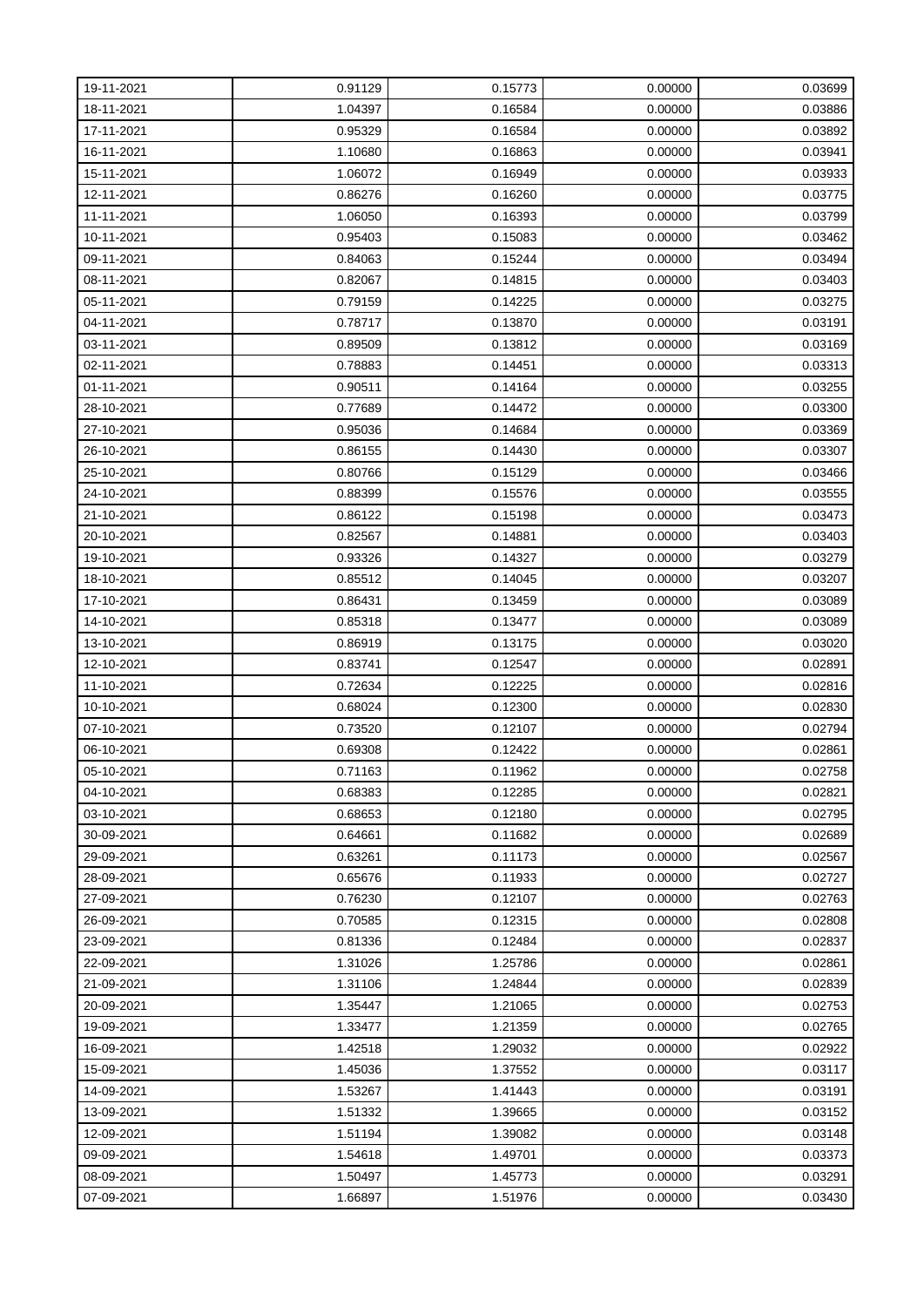| 06-09-2021 | 1.62457 | 1.53139 | 0.00000 | 0.03445 |
|------------|---------|---------|---------|---------|
| 05-09-2021 | 1.69108 | 1.61290 | 0.00000 | 0.03630 |
| 02-09-2021 | 1.47522 | 1.45560 | 0.00000 | 0.03273 |
| 01-09-2021 | 1.62868 | 1.48148 | 0.00000 | 0.03340 |
| 31-08-2021 | 1.48946 | 1.40845 | 0.00000 | 0.03184 |
| 30-08-2021 | 1.50611 | 1.47493 | 0.00000 | 0.03332 |
| 29-08-2021 | 1.45342 | 1.44092 | 0.00000 | 0.03262 |
| 26-08-2021 | 1.50618 | 1.37931 | 0.00000 | 0.03136 |
| 25-08-2021 | 1.48568 | 1.38122 | 0.00000 | 0.03138 |
| 24-08-2021 | 1.37761 | 1.39082 | 0.00000 | 0.03163 |
| 23-08-2021 | 1.47711 | 1.36612 | 0.00000 | 0.03110 |
| 22-08-2021 | 1.42309 | 1.31579 | 0.00000 | 0.03000 |
| 19-08-2021 | 1.42215 | 1.30208 | 0.00000 | 0.02981 |
| 18-08-2021 | 1.27250 | 1.30548 | 0.00000 | 0.02987 |
| 17-08-2021 | 1.42370 | 1.38504 | 0.00000 | 0.03160 |
| 16-08-2021 | 1.42604 | 1.41243 | 0.00000 | 0.03207 |
| 15-08-2021 | 1.31696 | 1.35501 | 0.00000 | 0.03076 |
| 12-08-2021 | 1.45183 | 1.31926 | 0.00000 | 0.03007 |
| 11-08-2021 | 1.42881 | 1.33333 | 0.00000 | 0.03038 |
| 10-08-2021 | 1.32124 | 1.31752 | 0.00000 | 0.03009 |
| 09-08-2021 | 1.46808 | 1.34771 | 0.00000 | 0.03073 |
| 08-08-2021 | 1.44254 | 1.40449 | 0.00000 | 0.03196 |
| 05-08-2021 | 1.80059 | 1.66113 | 0.00000 | 0.03761 |
| 03-08-2021 | 2.01894 | 1.81818 | 0.00000 | 0.04106 |
| 02-08-2021 | 1.70504 | 1.71527 | 0.00000 | 0.03867 |
| 01-08-2021 | 1.91371 | 1.75131 | 0.00000 | 0.03946 |
| 29-07-2021 | 1.83337 | 1.78891 | 0.00000 | 0.04025 |
| 28-07-2021 | 1.89520 | 1.73310 | 0.00000 | 0.03910 |
| 27-07-2021 | 1.74700 | 1.57480 | 0.00000 | 0.03574 |
| 26-07-2021 | 1.77324 | 1.65837 | 0.00000 | 0.03774 |
| 25-07-2021 | 1.81590 | 1.70068 | 0.00000 | 0.03870 |
| 22-07-2021 | 1.70147 | 1.70648 | 0.00000 | 0.03882 |
| 21-07-2021 | 1.65049 | 1.64474 | 0.00000 | 0.03741 |
| 20-07-2021 | 1.76917 | 1.62338 | 0.00000 | 0.03701 |
| 19-07-2021 | 1.73445 | 1.62866 | 0.00000 | 0.03702 |
| 18-07-2021 | 1.76997 | 1.70648 | 0.00000 | 0.03883 |
| 15-07-2021 | 2.03296 | 1.93424 | 0.00000 | 0.04392 |
| 14-07-2021 | 2.00706 | 1.98020 | 0.00000 | 0.04482 |
| 13-07-2021 | 1.94397 | 1.89036 | 0.00000 | 0.04300 |
| 12-07-2021 | 2.11219 | 1.93424 | 0.00000 | 0.04379 |
| 11-07-2021 | 1.88634 | 1.87617 | 0.00000 | 0.04238 |
| 08-07-2021 | 1.86068 | 1.85874 | 0.00000 | 0.04212 |
| 07-07-2021 | 1.87247 | 1.88324 | 0.00000 | 0.04276 |
| 06-07-2021 | 2.10111 | 1.99203 | 0.00000 | 0.04519 |
| 05-07-2021 | 2.31954 | 2.07900 | 0.00000 | 0.04707 |
| 04-07-2021 | 2.15831 | 2.07469 | 0.00000 | 0.04690 |
| 01-07-2021 | 1.95215 | 1.89753 | 0.00000 | 0.04305 |
| 30-06-2021 | 2.02038 | 1.95312 | 0.00000 | 0.04425 |
| 29-06-2021 | 1.96771 | 1.80832 | 0.00000 | 0.04083 |
| 28-06-2021 | 1.88731 | 1.86220 | 0.00000 | 0.04199 |
| 27-06-2021 | 1.94599 | 1.90114 | 0.00000 | 0.04280 |
| 24-06-2021 | 2.20713 | 1.93798 | 0.00000 | 0.04356 |
| 23-06-2021 | 1.92662 | 1.86916 | 0.00000 | 0.04206 |